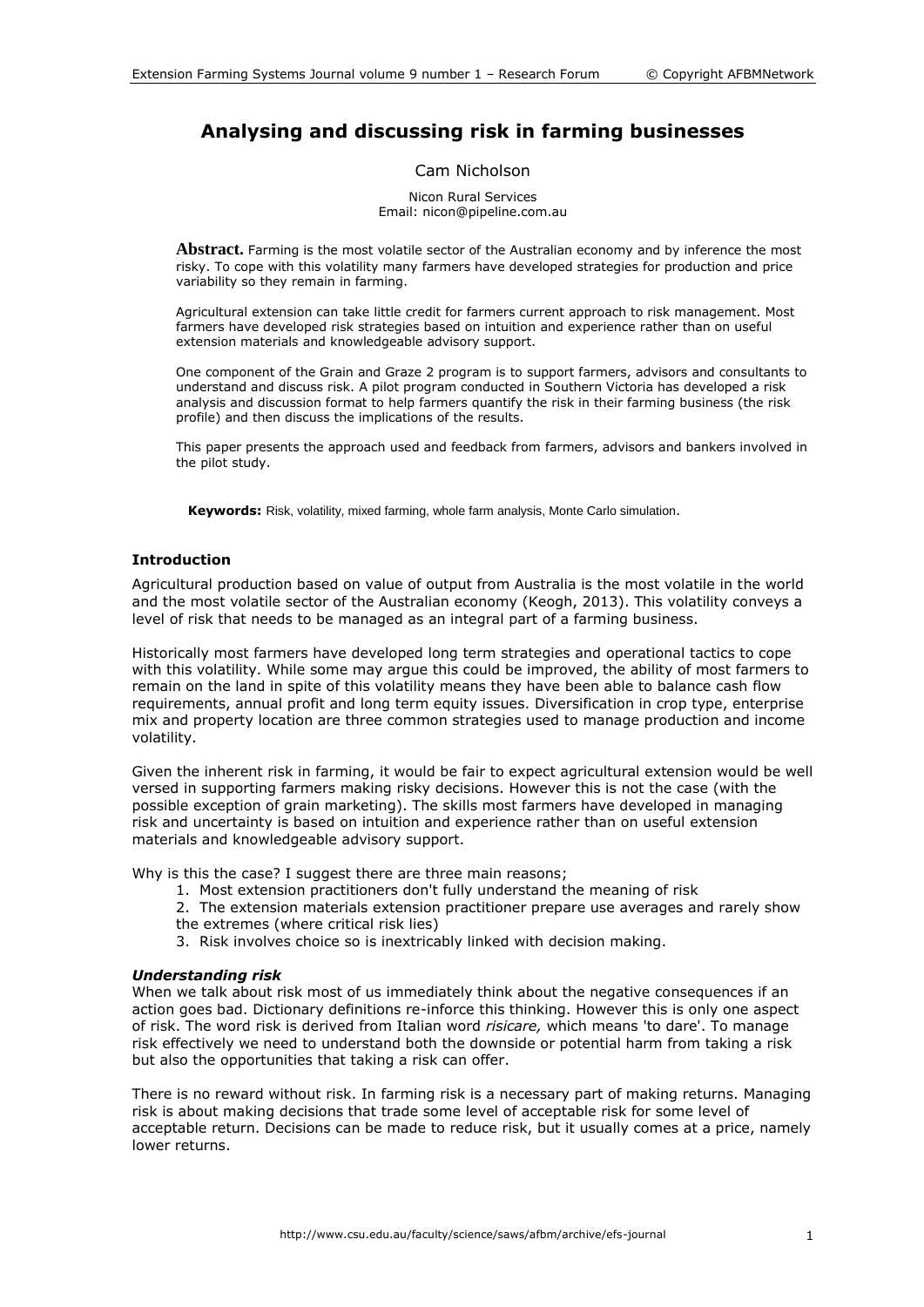A common definition of risk is likelihood by consequence. In other words risk requires knowing how often an event happens (the frequency) and what is the impact (the value) when it does happen. A decision that increases risk will either increase the likelihood of an event happening and/or increased the consequence if it does occur. This increased consequence may be a greater return, not just a greater loss.

We must remember everyone has a different position on risk. Financial security, stage of life, health, family circumstances, business and personal goals can influence the amount of risk an individual is willing to take on. This position can change rapidly, sometime triggered by sudden events. Importantly no position is right or wrong, it is what the individual is comfortable living with.

This creates a challenges for extension practitioners. To engage in meaningful discussion about risk with a client you need to know what level of risk they are comfortable with and constantly check this to know if it remains aligned with their circumstances and goals.

#### *Extension materials focussed on averages*

Average values are commonly used in agricultural extension. We talk about average yields, average prices and average costs. While these averages convey a value, they rarely have the frequency of this average occurring. This would be fine if we consistently got these average values, but in agriculture we rarely do. The key drivers of profit in agriculture, namely yield, prices and some costs have a range of values within and between production periods. If we use averages for analysis, it usually over estimates the profits and hides the volatility in those profits.

To illustrate this point the average 15 year historic APW pool wheat price is \$299/t, inflated to 2011 dollars. The frequency the price has been between \$294/t to \$304/t (+/- \$5/t of the average) is only 4.4%. This suggest we rarely get the average price for APW wheat.

Sensitivity analysis is often used to test values higher and lower than the average. Using the same APW pool wheat price as before, we could increase or decrease this value by 20%. However the frequency the price is 20% below the average occurs more often that the price being 20% above the average. The reason for the difference is that the range of values is not normally distributed around the average, it is skewed.

Managing risk is not about the middle or the average, it is the opposite. It is appreciating what happens at the extremes, the size or value of the these extremes and how often they occur.

In gambling, describing a particular result along with determining the likelihood of that result occurring is called framing the odds. It is important to realise that framing odds relies on opinion about the chance of a particular result in the future. When an opinion of one result is compared with opinions on other possible results, then we have framed the odds. With those framed odds, the farmer can make a more informed decision.

The degree of confidence in being able to predict a particular result can be quite variable depending on what we know. Keeping with the gambling theme, historic information about say a horse or dog is provided in a form guide. The guide is presented in away than enables all the key pieces of information you need to know, both the results but also the circumstances in which they occurred. Both good and bad results are presented. For horse races it tells the number of starts, number of wins, number of places, how many times it won is the dry, on a wet track, over what distance etc. All this information is useful in comparing today to past results.

Recent advances in farming systems models such as MiDAS, APSIM and GrassGro enables historic climatic data to be combined with other possible conditions such as different soil and species types to calculate a range of other possible outcomes. These outcomes can then be statistically analysed to further help in framing the odds. In the Grain and Graze 2 program we have been examining historic prices and production (grain yields and pasture growth). Trial results are combined with modelling and statistical data fitting to create graphs which convey the range in value and the frequency these values occur. Rainfall has also been examined and modelled, providing farmers and advisors with new insights into the probabilities of certain rainfall patterns.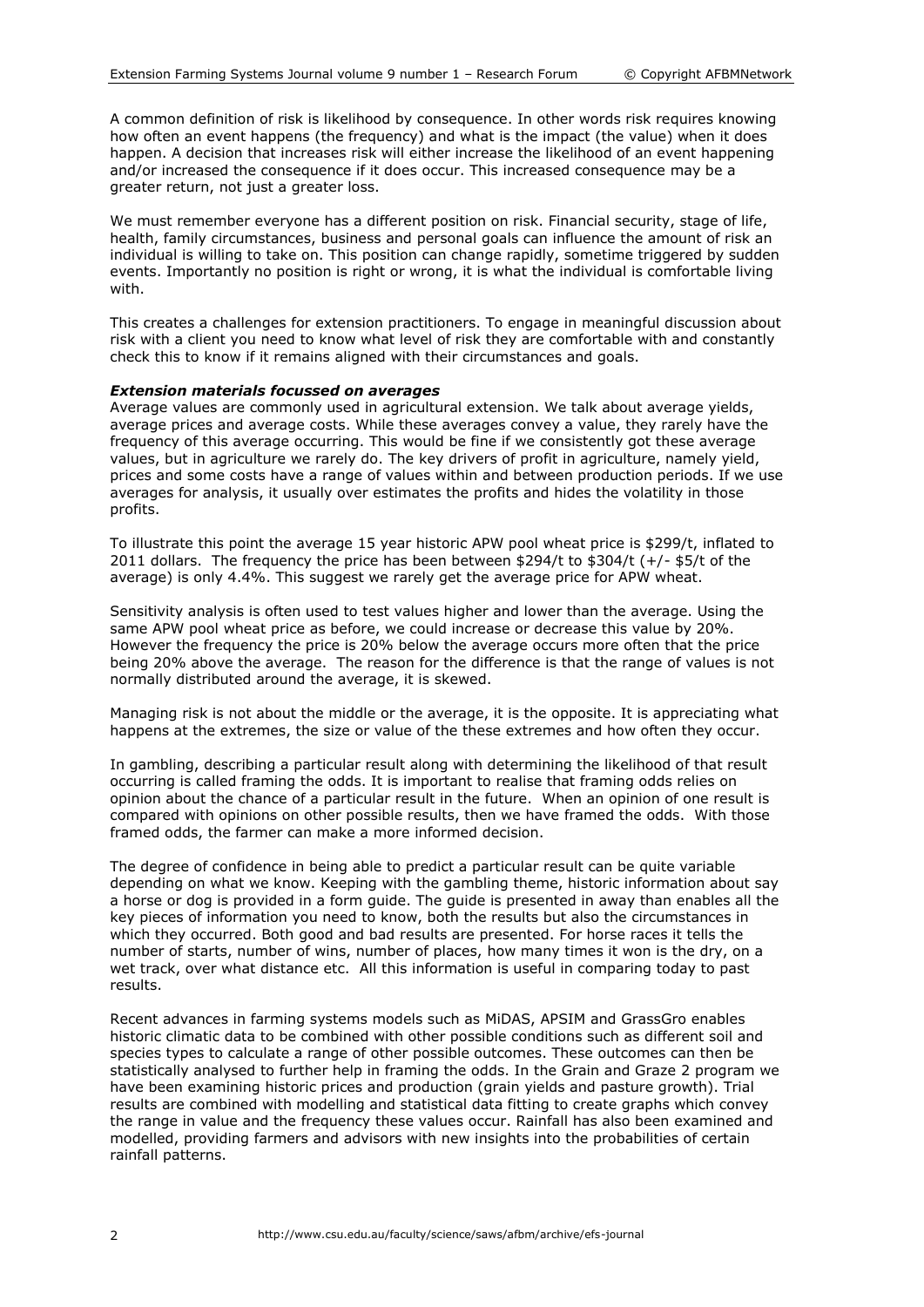It must also be acknowledged that in some cases the information is limited, preventing any meaningful analysis. In these uncertain situations we just have to make a best guess and test the resilience of the business if a catastrophic set of circumstances did eventuate.

I believe there is enormous potential to improve the way we present information to farmers to enhance framing the odds. The Grains Research and Development Program (GRDC) are currently developing a series of form guides and will be evaluating these with farmers and advisors to determine if they help inform farm decision making.

## *Risk, choice and making a decision*

As described previously the derivation of risk is 'to dare'. This implies there is opportunity but it also implies a choice. As individuals we can influence how much risk we expose ourselves to by making choices.

People make decisions all the time and because we constantly make them, we rarely consider how well equipped we are to make them. Extension practitioners need to understand how farmers make decisions and how proficient they are at making them to be effective. Three papers capture the essence of the issue; Kahneman and Tversky (1979), which describes the theory of how risk is incorporated in decision making, Gibb (2009) which identifies the 'rules' leading farmers in the dairy industry use to make good decisions and Long (2009) who explores a range of social factors that influence the decision making process. Appreciating the influence intuition, past experience and gut feel has on farming decisions is critical (Long, 2012). So is understanding the significant others who shape the final decision, be it other family members, trusted peers or advisors.

The capacity of farmers to make good decisions was highlighted in recent Grain and Graze 2 workshops on risk management conducted in Western Australia. These workshops uncovered a previously unrecognised demand by farmers to learn more about simple decision making processes (Danielle England, pers comm). Techniques like force field analysis, fishbone analysis (Carman and Keith, 1994) and approaches to make hard decisions easier (Newell, 2011) were highly sort to help build the capacity of farmers to manage risk and uncertainty.

Extension practitioners can do more to help farmers make good decisions. To be seen as a good decision, we need to increase the chances of achieving a favourable outcome for the farmer, one that improves options and provides pleasure or reward. A good decision is right for the farmer, their business, the family and their stage in life. Importantly it is an informed decision where the farmer appreciates the consequences and will have the least regret if it goes bad. Whether it is the 'right' decision is a matter of time. Good analysis combined with good discussion helps to make a good decision.

# *Analysing risk in the Grain and Graze Program*

The Grain and Graze 2 program in Southern Victoria has completed profit analysis on twenty mixed farms, with another twenty to finalise. The analysis requires the creation of a simple profit and loss type spreadsheet to calculate enterprise and whole farm profit. It includes depreciation and labour costs but excludes finance payments and tax. Distribution are created to replace average values which the farmer identifies as risky, in this case values that cannot be accurately predicted at the start of the production cycle. Commonly this relates to yields, prices and some cost such as supplementary feeding and the cost of replacement animals.

A program called @Risk (www.palisade.com) uses Monte Carlo simulations to create distributions of the range and frequency of certain profit results. These distributions convey risk because they represent value and frequency. Enterprises can be compared to examine the risk with each. A typical result is presented (figure 1).

# **Figure 1. Distribution of enterprise profit for cropping and sheep (\$/ha)**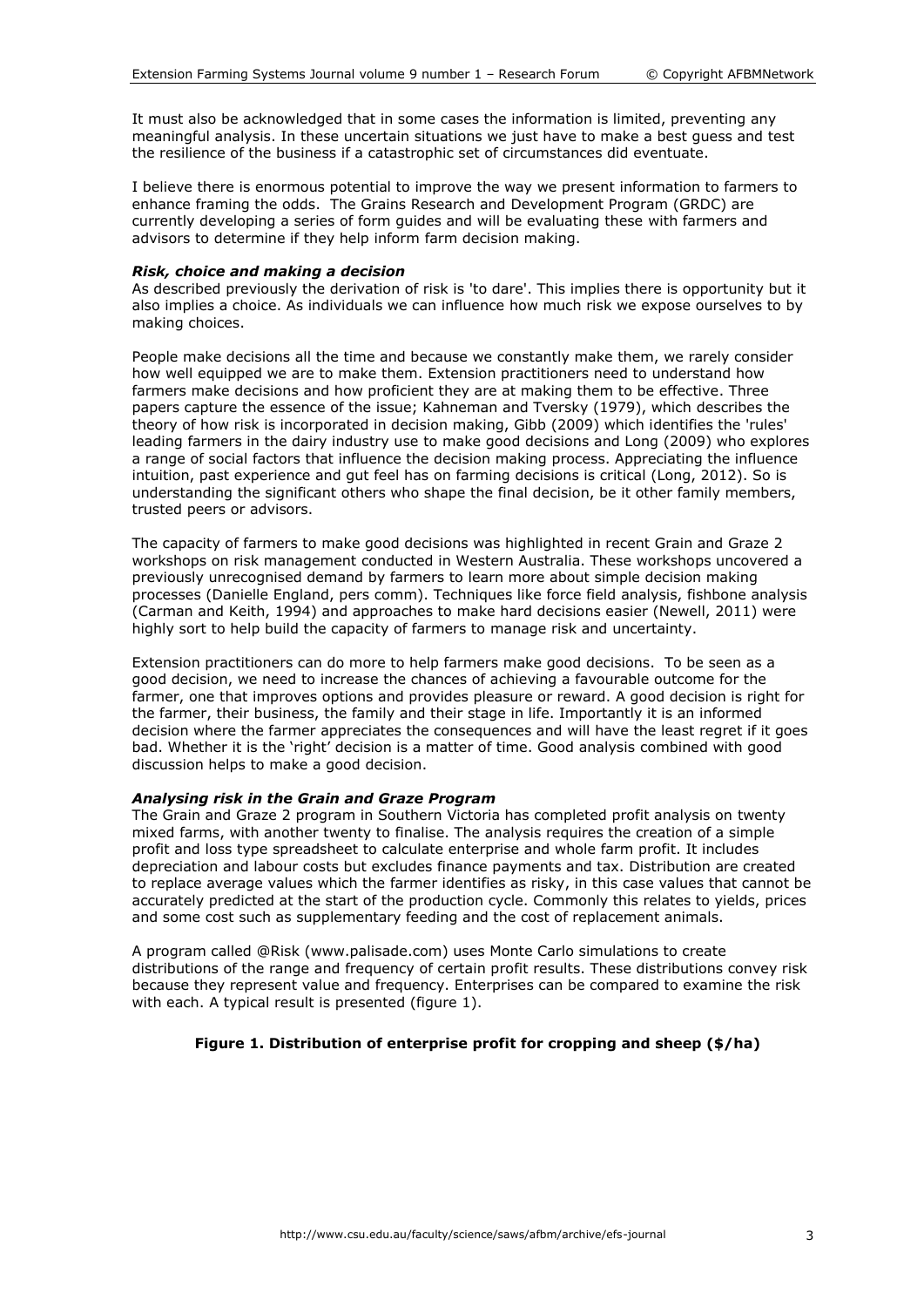

Figure 1 conveys common themes emerging from the analysis. The first is that the average or mean profit from cropping is \$419/ha compared to \$352/ha for the sheep operation, meaning cropping is more profitable than sheep in the long run. If we had used average values rather than distributions this is the result we would have got. However the mode, which is the most frequent result that occurs is less than the mean for the cropping, indicating the spread is not evenly distributed around the middle. It is skewed to the left or lower values. In the case of the sheep operation it is approximately \$16/ha higher, but for the cropping it is \$129/ha less. Knowing the mode as well as the mean allows the farmer to appreciate how much higher or lower the most frequent profit is likely to occur.

Secondly the distribution for cropping is wider and flatter than the distribution for sheep. It has a greater range and is more volatile and means the downside risk or chances of making a loss are greater with cropping than livestock. However the upside risk or chances of making large profits is also greater with cropping compared to livestock. The cropping is more risky not only because it has potential for higher losses but because it also has potential for greater returns. In this example the chances of not making a profit are twice as high with cropping than with sheep (8.1% or approximately one year in twelve with cropping compared to 4.2% or one year in twenty four with sheep). Conversely the upside risk of say making \$600/ha from cropping is likely to occur one year in four with cropping compared to one year in eight with sheep.

Thirdly we can consider the probability of making different amounts of profit to meet financing cost and pay tax. In this case if we needed to make \$75/ha/yr to meet these commitments, then the odds are we would not achieve this one year in seven with cropping but only one year in eleven with the sheep enterprise.

Additional analysis can be performed to understand what are the main risky variables causing the volatility and contributing to the extreme results. From this changes can be identified and tested.

#### *Lessons from the Grain and Graze 2 analysis*

The use of Monte Carlo simulations has been used in Australian agriculture before (Hutchings and Nordblom, 2011, *Monjardino* et al, 2012) and is considered best practice in examining risk (Malcolm, 2009). However most analysis is on an example farm or farms with different enterprise mixes in a district. This means the analysis is unable to reflect the individuality farmers require to fully appreciate the risk in their business and therefore cannot be used to examine how well the outputs reconcile with their appetite for risk.

The focus of the Grain and Graze 2 work is to evaluate if completing farm profit analysis using Monte Carlo simulation for each unique farming business is useful in helping to make more informed decisions. The analysis involves collecting individual business data, creating and validating the risky distributions with the farmer and discussing the outputs. The need for a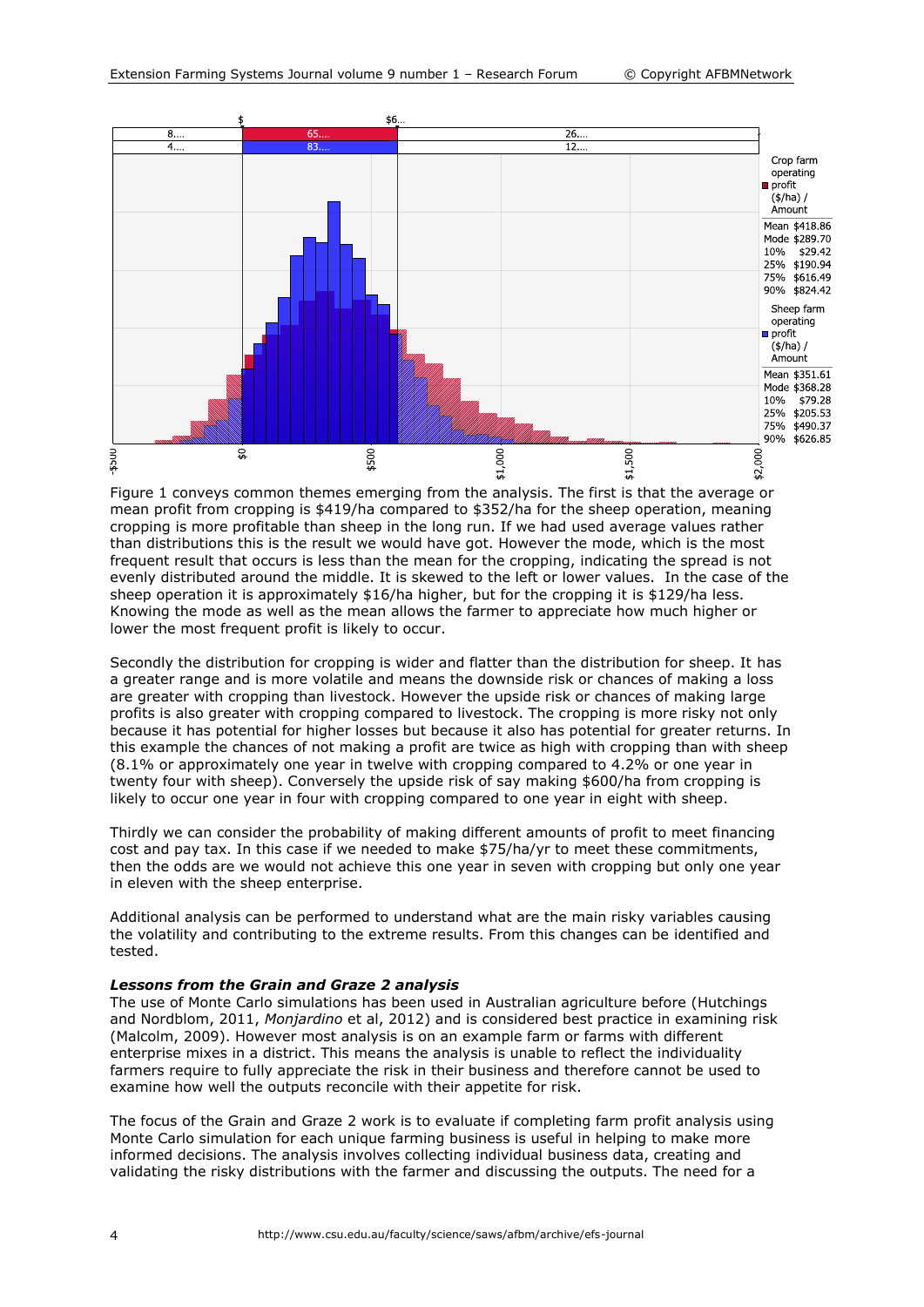comprehensive understanding of the issues and challenges in farmer decision making has proven critical for the full benefits of this analysis to be realised.

Evaluation of all the farmers is yet to be completed, however a snapshot of some early interview responses suggest the analysis is making a valuable addition to the way farmers and the support sector consider risk. A snapshot of comments include:

'It puts some numbers around my gut feel' - Established farmer who felt the cropping country they had leased had increased risk in their business.

'This adds a new dimension to the analysis we receive from farmers and is likely to influence our lending conditions' - Banker who sat in on analysis completed with one of their clients.

'It's fantastic, I gives a me a far better understanding of how my advice about changing enterprises will affect risk in their business' - Experienced farm advisor.

'If I'd known then what I know now I never would have gone this hard into cropping' - Young farmer who rapidly moved out of livestock because of the lure of bigger average returns from cropping.

The full evaluation of the Grain and Graze 2 analysis will be completed by the end of 2013.

#### *Acknowledgements*

The author would like to thank Tom Jackson, Bill Malcolm and Bill Long who have shared their knowledge and wisdom and to the GRDC for their financial support in the Grain and Graze 2 program.

#### *Reference list*

- Carman K Keith K (ed.) 1994, 'Community Consultation Techniques: Purposes, Processes and Pitfalls. A guide for planners and facilitators' *Department of Primary Industries, Queensland*.
- Hutchings T Nordblom T 2011, 'A financial analysis of the effect of the mix of crop and sheep enterprises on the risk profile of dryland farms in South east Australia' in Proceedings of the fifty fifth annual convention of the Australian Agricultural and Resource Economics society, Melbourne, Australia.
- Gibb I 2009, *'*How do some farm managers always seem to make the right decision?' in Flanagan-Smith C (ed.), Making it practical*,* Discussion paper for Birchip Cropping Group. Birchip, Victoria.
- Kahneman D Tversky A 1979, 'Prospect Theory: An Analysis of Decision Making under Risk'*, Econometrica* 47: 263-91.
- Keogh M 2013, 'Global and commercial realities facing Australian grain growers' in Robust cropping systems - the next step. GRDC Grains Research Update for Advisors 2013. ORM Communications, Bendigo, Vic. pp 13-30.
- Long W 2009, 'People Factors Driving Farm Decisions or A Bit of Bush Psychology' in Grains Research Update, Adelaide, Jon Lamb Communications, St Peters, South Australia
- Long W 2012, 'The Logic behind Irrational Decisions', Grains Research Farm Business Update for Advisors Adelaide. ORM Communications, Bendigo, Vic.
- Malcolm W 2009, 'Imagining the Future with Rigour: Risk principles and practice in crop and animal production, paper presented to The Mackinnon Project Seminar: Risk Management – the role of livestock in farming systems, University of Melbourne.
- *Monjardino M*, M*cBeath T*, *Brennan* E and *Llewellyn* R 2012 'Revisiting N fertilisation rates in low-rainfall grain cropping regions of Australia: A risk' in Proceedings of the fifty sixth annual convention of the Australian Agricultural and Resource Economics society, Freemantle, Australia.
- Newell B 2010, 'Risk, uncertainty and decision making: A physiological perspective' paper presented to the Grain and Graze 2 national seminar on risk and uncertainty Melbourne. RMCG Consulting Bendigo.